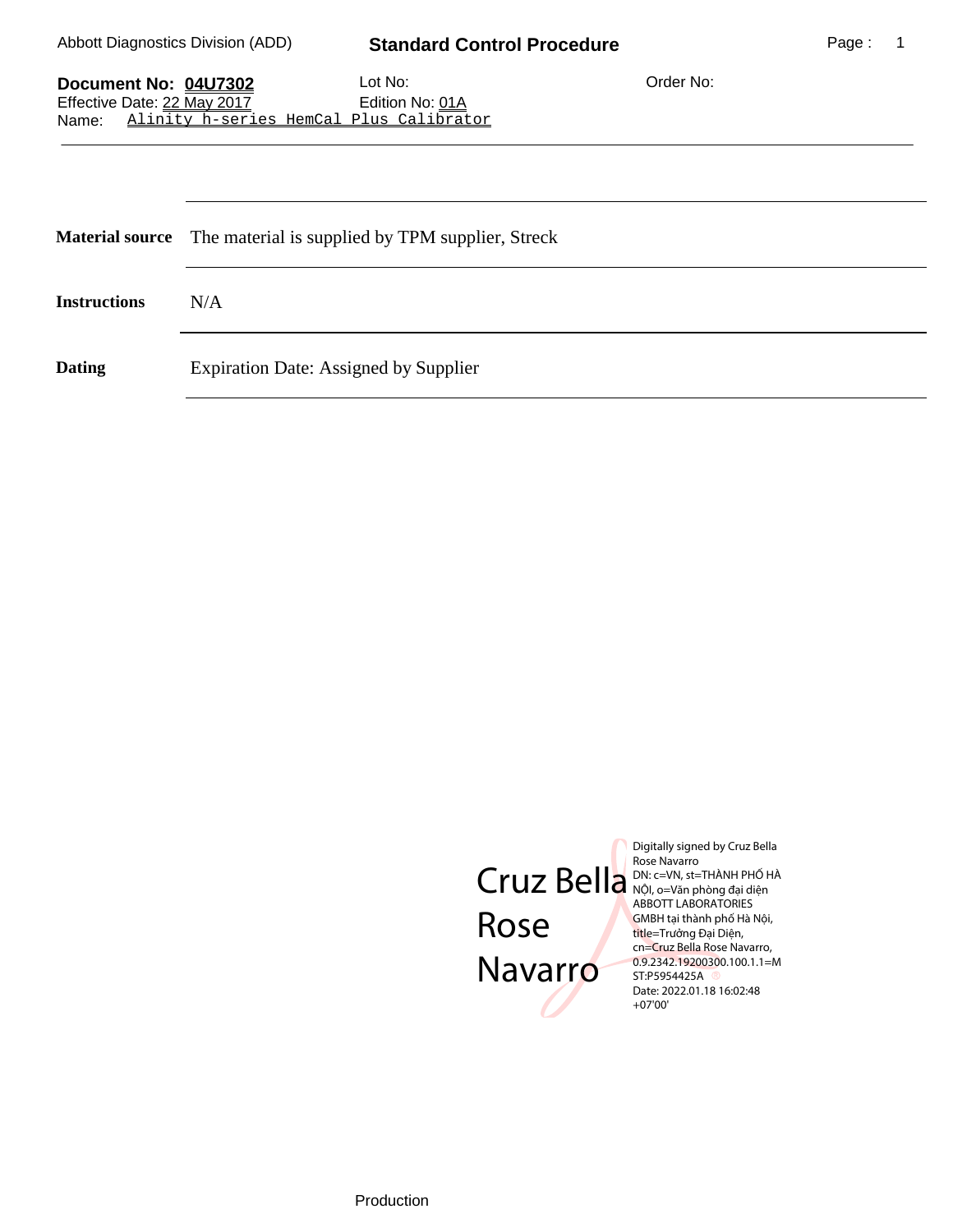**Document No: 04U7302** Lot No: Lot No: Crder No: Effective Date: 22 May 2017 Edition No: 01A Name: Alinity h-series HemCal Plus Calibrator

## **Sampling/Testing Requirements Page**

| <b>Sample</b><br><b>Stage</b> | <b>Sample Amount   Test Name</b> |                         | <b>STP</b> and/or<br><b>TCP</b> | Acceptance<br><b>Criteria</b>             | <b>Results</b><br><b>Reported</b> |
|-------------------------------|----------------------------------|-------------------------|---------------------------------|-------------------------------------------|-----------------------------------|
| 1-F                           | No Sample<br>Required            | Certificate of Analysis | DZ387                           | Pass/Fail supplier<br>specifications (see | Pass/Fail                         |
|                               |                                  |                         |                                 | MS 04U7302)                               |                                   |

Note: Testing is not performed on every batch. It is performed once annually. Refer to Santa Clara site procedure 9160301 for annual testing requirements.